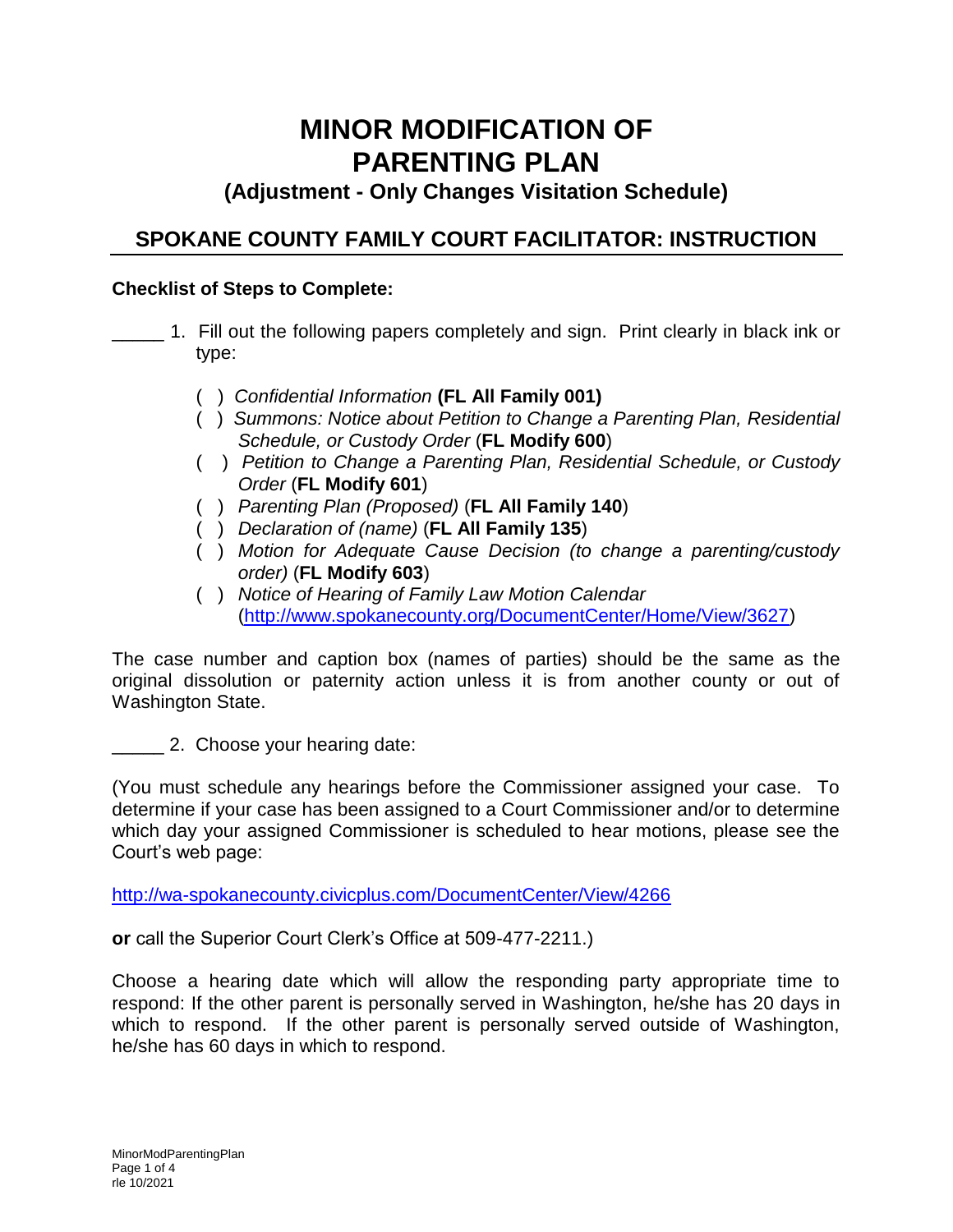If the other parent is served by certified mail, he/she has 90 days in which to respond. (Permission must be obtained from the Court to serve by mail.)

Make two (2) sets of copies of each of the above documents - one for you and one to be served on the other parent. File the original documents in the Clerk's Office - Room 300, Third Floor of the Courthouse, between the hours of 8:30 a.m. – 12:00 noon and 1:00 p.m. – 4:00 p.m., Monday through Friday. You will be charged a filing fee of \$56 for modification of an order from Spokane County, and \$260 for modification of an order from outside of Spokane County or outside of Washington State.

NOTE: If you are attempting to modify an out of county or out of state order, you will need to obtain a certified copy of the parenting plan from the originating county.

3. Serve other parent with copies of documents:

**THE PERSON WHO SERVES THE OTHER PARENT MUST BE SOMEONE OTHER THAN YOU, OVER THE AGE OF 18 YEARS.** That person must complete the *Proof of Personal Service*, sign it and give it back to you. Make one copy for your records and FILE THE ORIGINAL WITH THE CLERK'S OFFICE, Room 300 of the Spokane County Courthouse, between the hours of 8:30 a.m., - 12:00 noon and 1:00 p.m., - 4:00 p.m., Monday through Friday.

\_\_\_\_\_ 4. The party seeking Adequate Cause must call in the case as "ready," **three court days** prior to the hearing, using the Family Law Coordinator's Office main line of 509-477-5702 extension 0, or by emailing [familylaw@spokanecounty.org,](mailto:familylaw@spokanecounty.org) and provide a copy of the signed mandatory local form Family Law/Paternity Motion Status Report.

[https://www.spokanecounty.org/DocumentCenter/View/3675/Family-Law-Paternity-](https://www.spokanecounty.org/DocumentCenter/View/3675/Family-Law-Paternity-Motion-Status-Report-PDF)[Motion-Status-Report-PDF](https://www.spokanecounty.org/DocumentCenter/View/3675/Family-Law-Paternity-Motion-Status-Report-PDF)

Please see the court's local rules:

[https://www.spokanecounty.org/DocumentCenter/View/34440/2020-Local-Court-Rules-](https://www.spokanecounty.org/DocumentCenter/View/34440/2020-Local-Court-Rules-Effective-912020?bidId)[Effective-912020?bidId](https://www.spokanecounty.org/DocumentCenter/View/34440/2020-Local-Court-Rules-Effective-912020?bidId)

\_\_\_\_\_ 5. Attend your scheduled hearing for Adequate Cause.

Be prepared to tell the Court why the change in the parenting plan is necessary and why it is in the child(ren)'s best interest to adopt a new parenting plan/residential schedule.

If you are participating in the hearing via Zoom, instructions can be found on the Superior Court's website at

[www.spokanecounty.org/1140/Superior-Court](http://www.spokanecounty.org/1140/Superior-Court)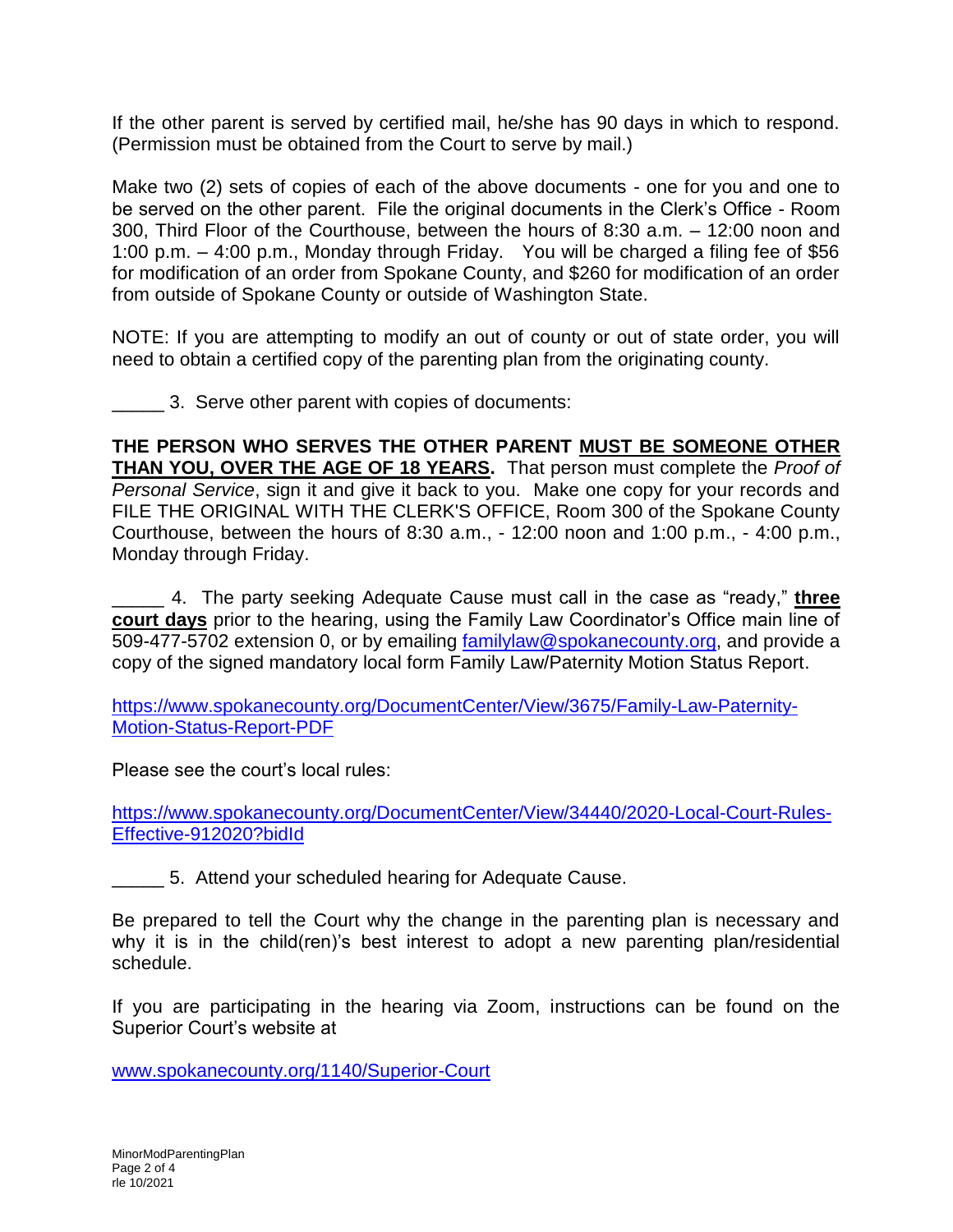After the hearing, complete the *Order on Adequate Cause to Change a Parenting/Custody Order* **(FL Modify 604)** and follow the judicial officer's instructions on submitting the order.

If an agreement on the modification cannot be reached, you must schedule your case for a final modification hearing.

To do this, obtain the *Motion to Finalize Minor Modification:*

<http://www.spokanecounty.org/DocumentCenter/Home/View/8951>

along with a *Notice of Hearing on Family Law Calendar:*

*(*[http://www.spokanecounty.org/DocumentCenter/Home/View/3627\)](http://www.spokanecounty.org/DocumentCenter/Home/View/3627) .

You must choose a date that is appropriate for your matter according to your assigned Commissioner's docket day. The date must be at least 14 days from the date of service on the other party, not including the date of service.

\_\_\_\_\_ 6. Trial:

On the day scheduled for trial, go to the assigned Courtroom. Bring your proposed final *Parenting Plan* (**FL All Family 140**) and *Final Order and Findings on Petition to Change a Parenting Plan, Residential Schedule, or Custody Order* (**FL Modify 610**), as well as all the documents you and the opposing parent filed, for reference.